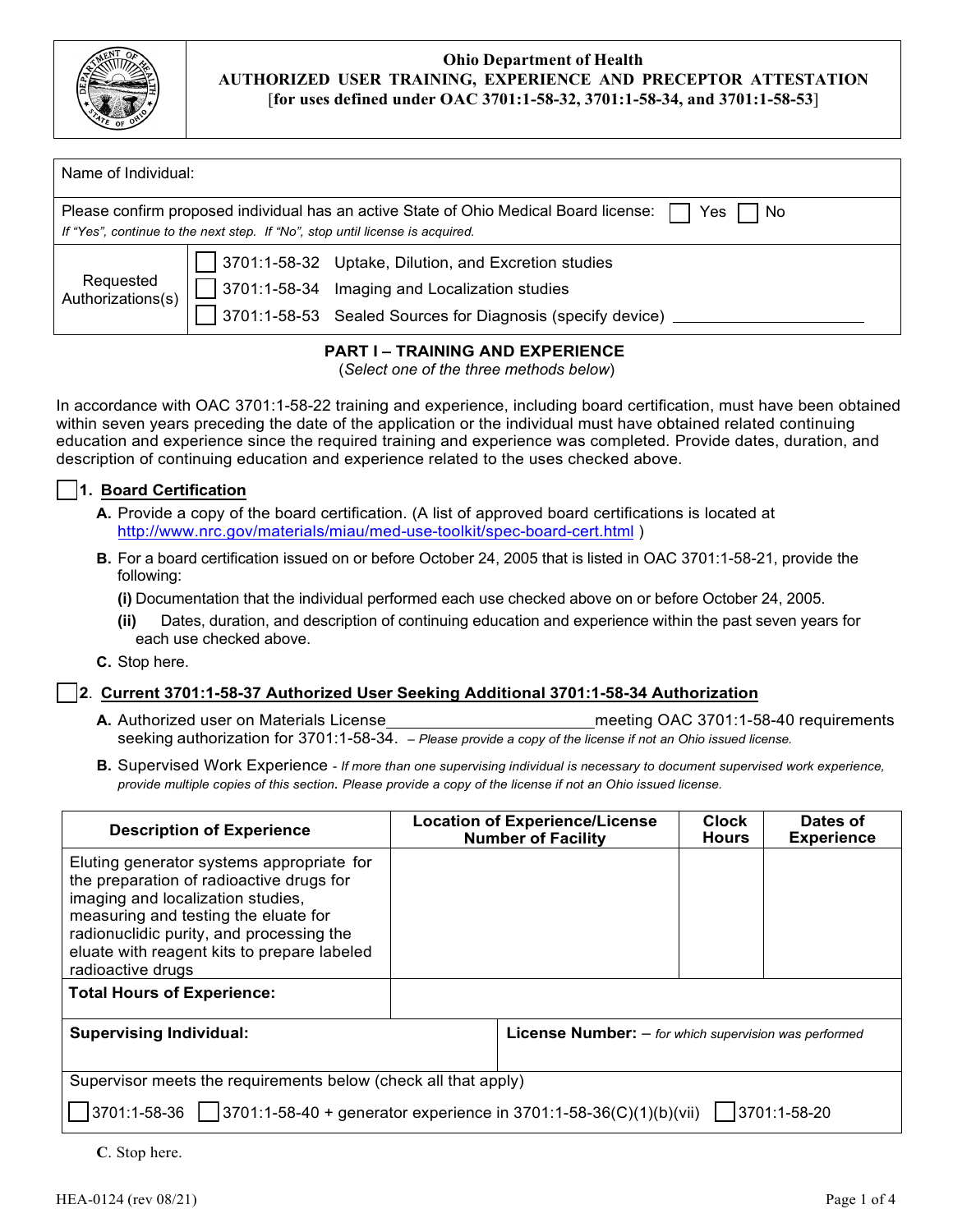

### ☐ 3. **Training and Experience for Proposed Authorized User**

**A.** Classroom and Laboratory Training- *If more than one supervising individual is necessary to document supervised work experience, provide multiple copies of this section.*

| <b>Description of Training</b>                                                          | <b>Location of Training</b> | <b>Clock</b><br><b>Hours</b> | Dates of Training |
|-----------------------------------------------------------------------------------------|-----------------------------|------------------------------|-------------------|
| Radiation physics and<br>instrumentation                                                |                             |                              |                   |
| Radiation protection                                                                    |                             |                              |                   |
| Mathematics pertaining to the<br>use and measurement of<br>radioactivity                |                             |                              |                   |
| Chemistry of radioactive material<br>for medical use (not required for<br>3701:1-58-53) |                             |                              |                   |
| Radiation biology                                                                       |                             |                              |                   |
| <b>Total Hours of Training:</b>                                                         |                             |                              |                   |

**B.** Supervised Work Experience (completion of this table is not required for OAC 3701:1-58-54) - *If more than one supervising individual is necessary to document supervised work experience, provide multiple copies of this section. Please provide a copy of the license if not an Ohio issued license.*

| <b>Description of Experience</b>                                                                                                                                    | <b>Location of Experience &amp; License Number</b><br>of Facility | Dates of<br><b>Experience</b> |
|---------------------------------------------------------------------------------------------------------------------------------------------------------------------|-------------------------------------------------------------------|-------------------------------|
| Ordering, receiving, and unpacking<br>radioactive materials safely and performing<br>the related radiation surveys                                                  |                                                                   |                               |
| Performing quality control procedures on<br>instruments used to determine the activity<br>of dosages and performing checks for<br>proper operation of survey meters |                                                                   |                               |
| Calculating, measuring, and safely<br>preparing patient or human research<br>subject dosages                                                                        |                                                                   |                               |
| Using administrative controls to prevent a<br>medical event involving the use of unsealed<br>radioactive material.                                                  |                                                                   |                               |
| Using procedures to contain spilled<br>radioactive material safely and using proper<br>decontamination procedures                                                   |                                                                   |                               |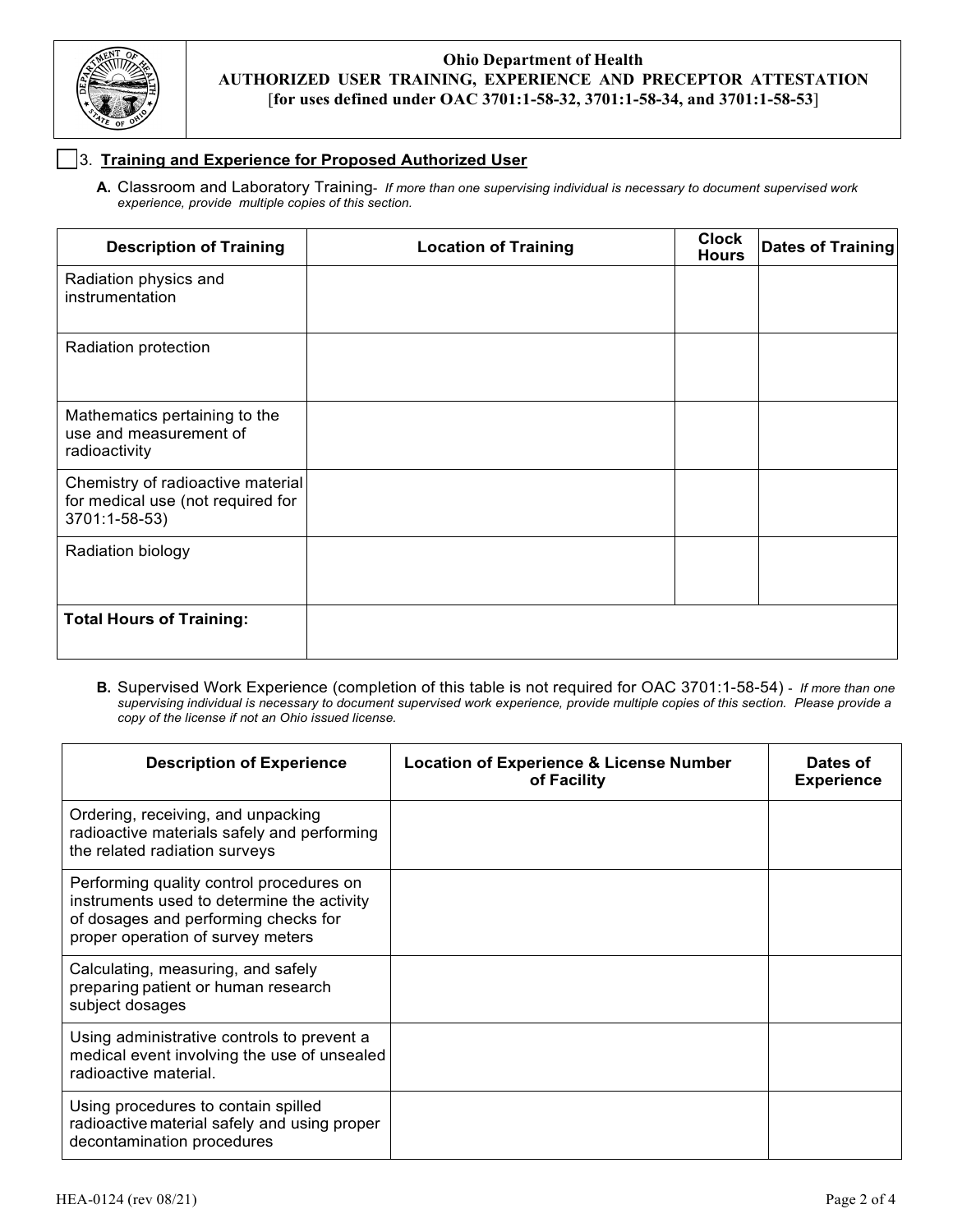

| Administering dosages of radioactive drugs<br>to patients or human research subjects                                                                                                                                                                                                                   |  |  |                                                               |  |
|--------------------------------------------------------------------------------------------------------------------------------------------------------------------------------------------------------------------------------------------------------------------------------------------------------|--|--|---------------------------------------------------------------|--|
| Eluting generator systems appropriate for<br>preparation of radioactive drugs for imaging<br>and localization studies, measuring and<br>testing the eluate for radionuclidic purity,<br>and processing the eluate with reagent kits<br>to prepare labeled radioactive drugs (Only<br>for 3701:1-58-34) |  |  |                                                               |  |
| Total hours of experience:                                                                                                                                                                                                                                                                             |  |  |                                                               |  |
| <b>Supervising Individual:</b>                                                                                                                                                                                                                                                                         |  |  | <b>License Number</b> $-$ for which supervision was performed |  |
| Supervisor meets the OAC requirements below (check all that apply)                                                                                                                                                                                                                                     |  |  |                                                               |  |
| $3701:1-58-33$ 3701:1-58-36 3701:1-58-40<br>3701:1-58-20                                                                                                                                                                                                                                               |  |  |                                                               |  |
| $3701:1-58-40$ + generator experience in 3701:1-58-36(C)(1)(b)(vii)<br>3701:1-58-21 for same authorized uses                                                                                                                                                                                           |  |  |                                                               |  |

**C.** For 3701:1-58-54 only, provide documentation of training on use of the device

| <b>Device</b>                  | <b>Type of Training</b> | <b>Location and Dates</b>                                         |
|--------------------------------|-------------------------|-------------------------------------------------------------------|
|                                |                         |                                                                   |
|                                |                         |                                                                   |
| <b>Supervising Individual:</b> |                         | <b>License Number:</b> $-$ for which supervision was<br>performed |

**D.** For 3701:1-58-53 uses only, stop here.

**E.** For 3701:1-58-32 and 3701:1-58-34 uses only, skip to and complete Part II PreceptorAttestation.